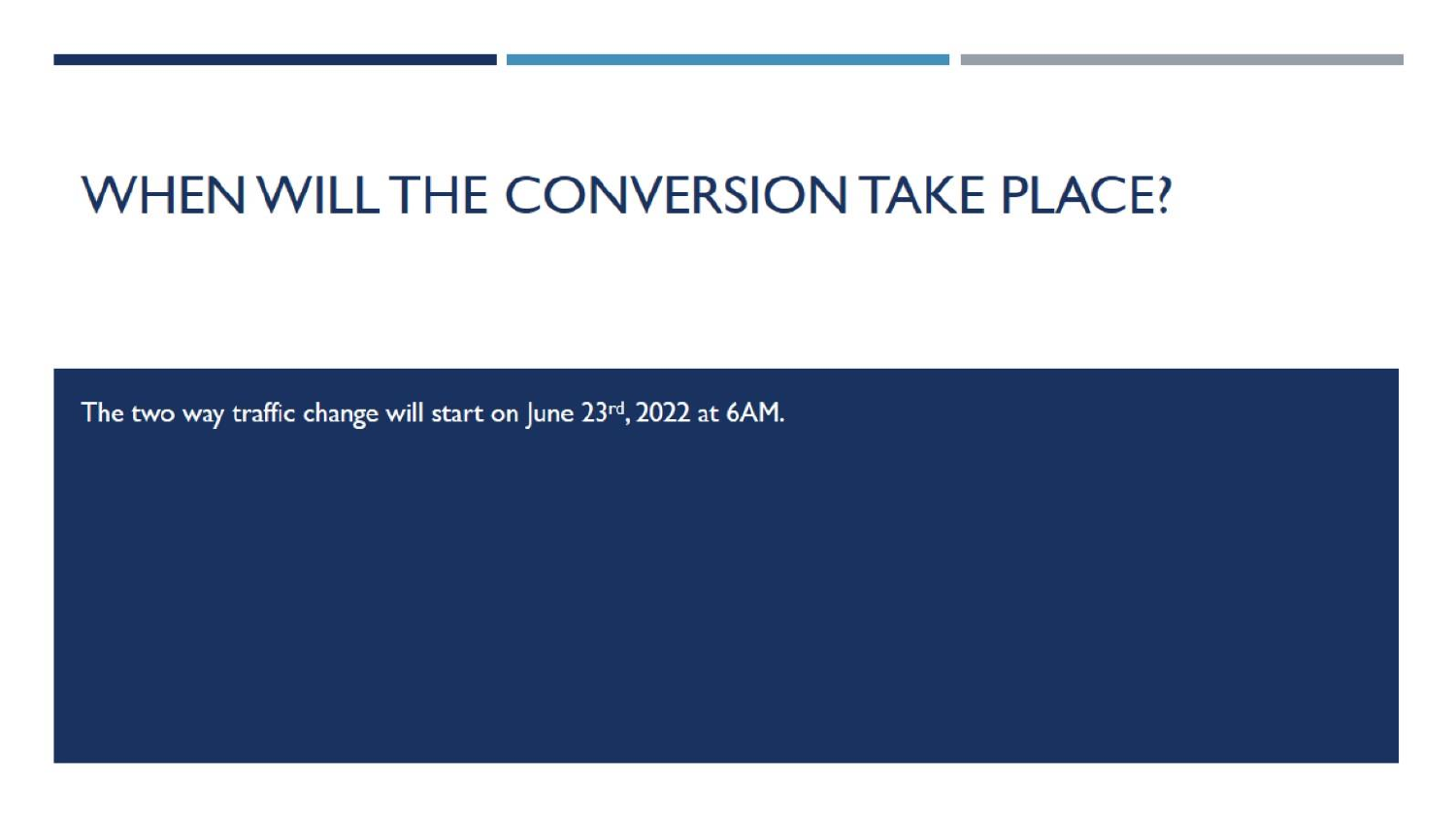## WILL THERE BE SOME GUIDANCE FOR DRIVERS DURING THE FIRST FEW DAYS ON THE CONVERSION?

Yes. Before the conversion takes effect, signage and pavement markings will be installed to provide guidance to drivers and pedestrians.

A police detail was also budgeted into the project to help the public with the transition. FPD will be on-hand throughout the first week of the transition.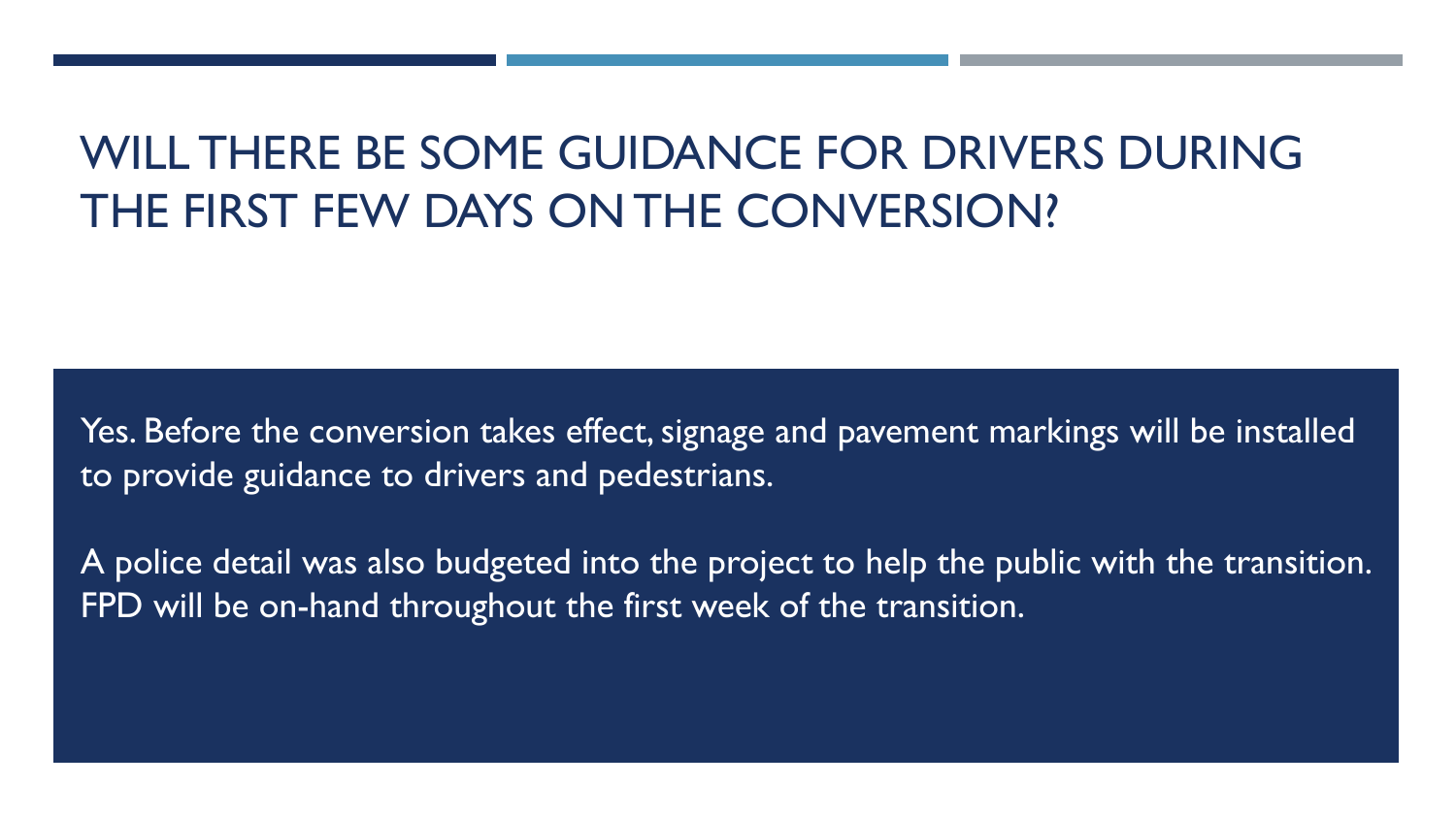### WILL ALL OF MAIN STREET AND BOULDER DRIVE BECOME A TWO-WAY STREET?

All of Boulder Drive will be converted to two-way traffic through this change. On Main Street, the conversion will encompass the area from the from the eastern intersection at Main/Boulder-just east of the Water Street Bridge—to the western intersection, between Central and Academy Streets. Main Street will remain one-way on both sides of the Upper Common.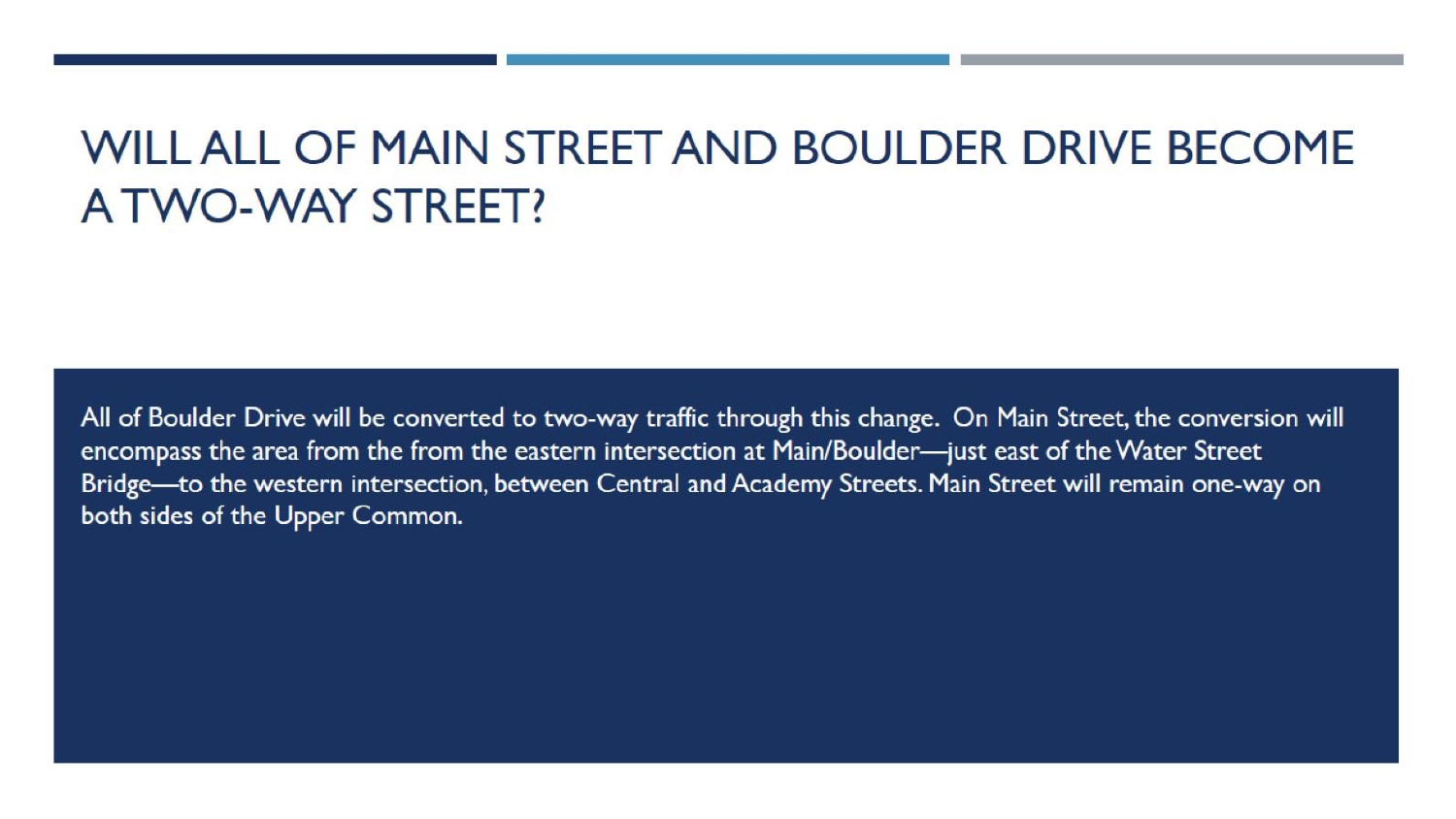## AFTER THIS CONVERSION, WHERE CAN I PARK?

You can continue to park on Main Street adjacent side streets and existing parking garages and parking lots. A small number of Main Street parking spots were lost through this project, and on-street Boulder Drive parking was removed altogether. This will allow the project to better accommodate emergency vehicles and bicycles. Public parking will now be allowed on the Boulder Drive entrance of the Mill Street garage, (formerly permit parking only) to accommodate that lost parking (photo of Mill Street lot, Boulder Drive entrance). The City will also be removing the coin meters and creating free (time-limited) parking on Main Street. In the next year, the City will also be creating a parking lot at the intersection of Oliver and Elm Street, creating an additional 25 parking spots.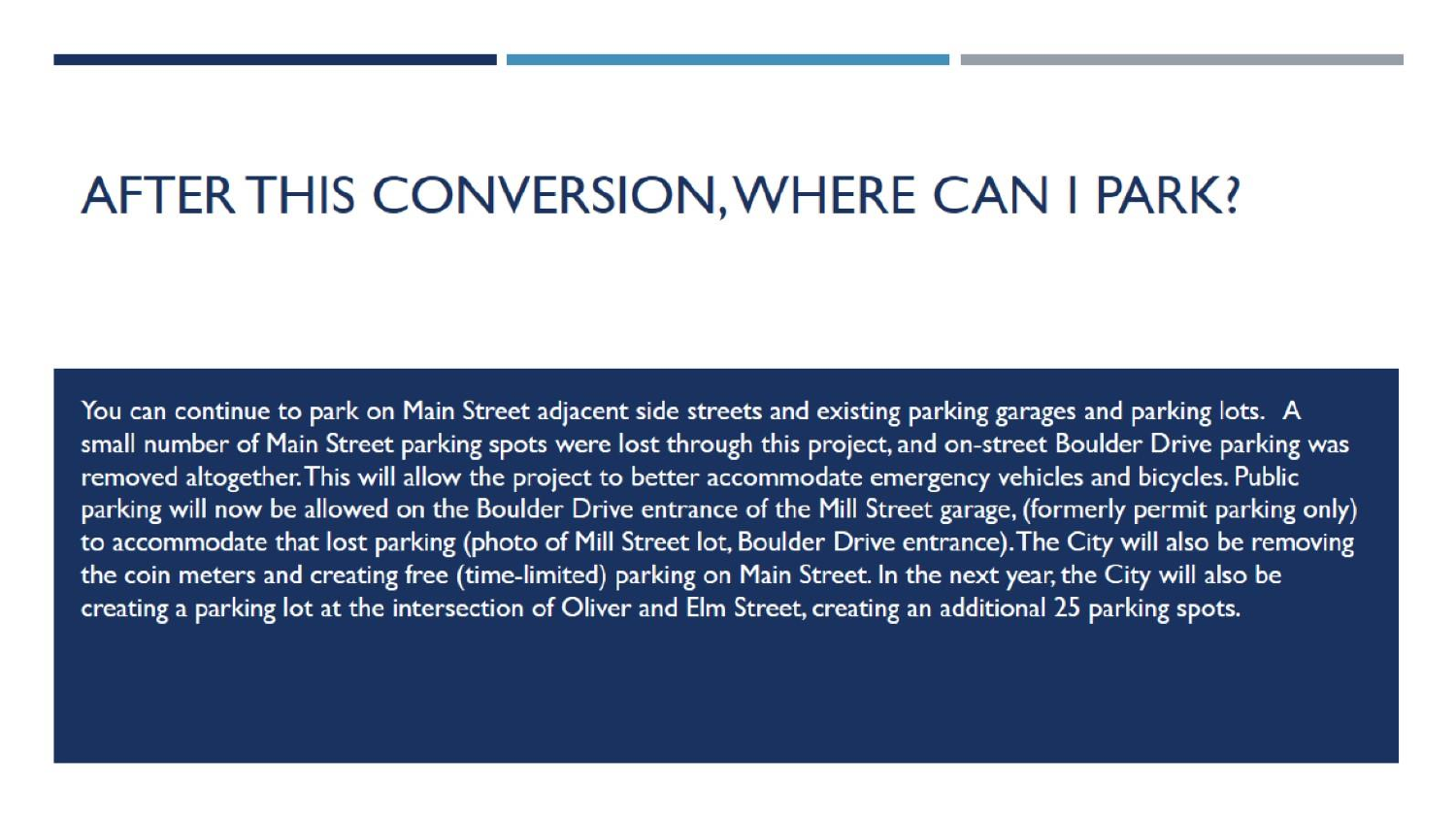## IS CUSHING STREET PART OF THIS TRAFFIC CHANGE?

Yes. As part of the Main/Boulder conversion, Cushing Street will be permanently closed to vehicle traffic, and turned into a pedestrian plaza. The two-way conversion made this road obsolete, and the closure is also expected to enhance driver and pedestrian safety at the Main/Blossom intersection.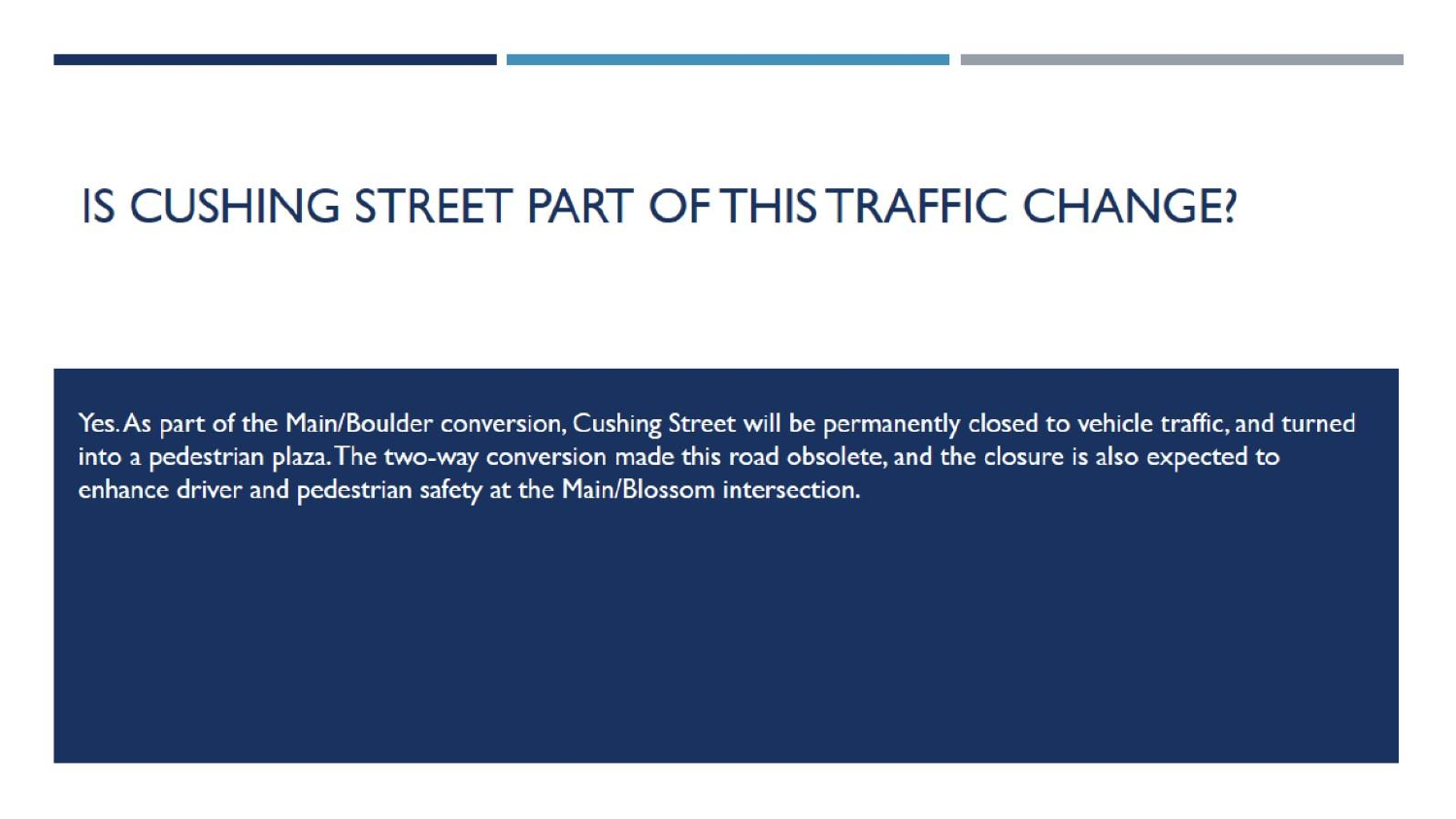## WHAT'S GOING ON AT PUTNAM STREET AND OLIVER STREET?

As part of the Main/Boulder conversion, Putnam Street and Oliver Street will be converted to two-way traffic. New traffic signals on Putnam at its intersections with Main and Boulder will allow for this change to proceed.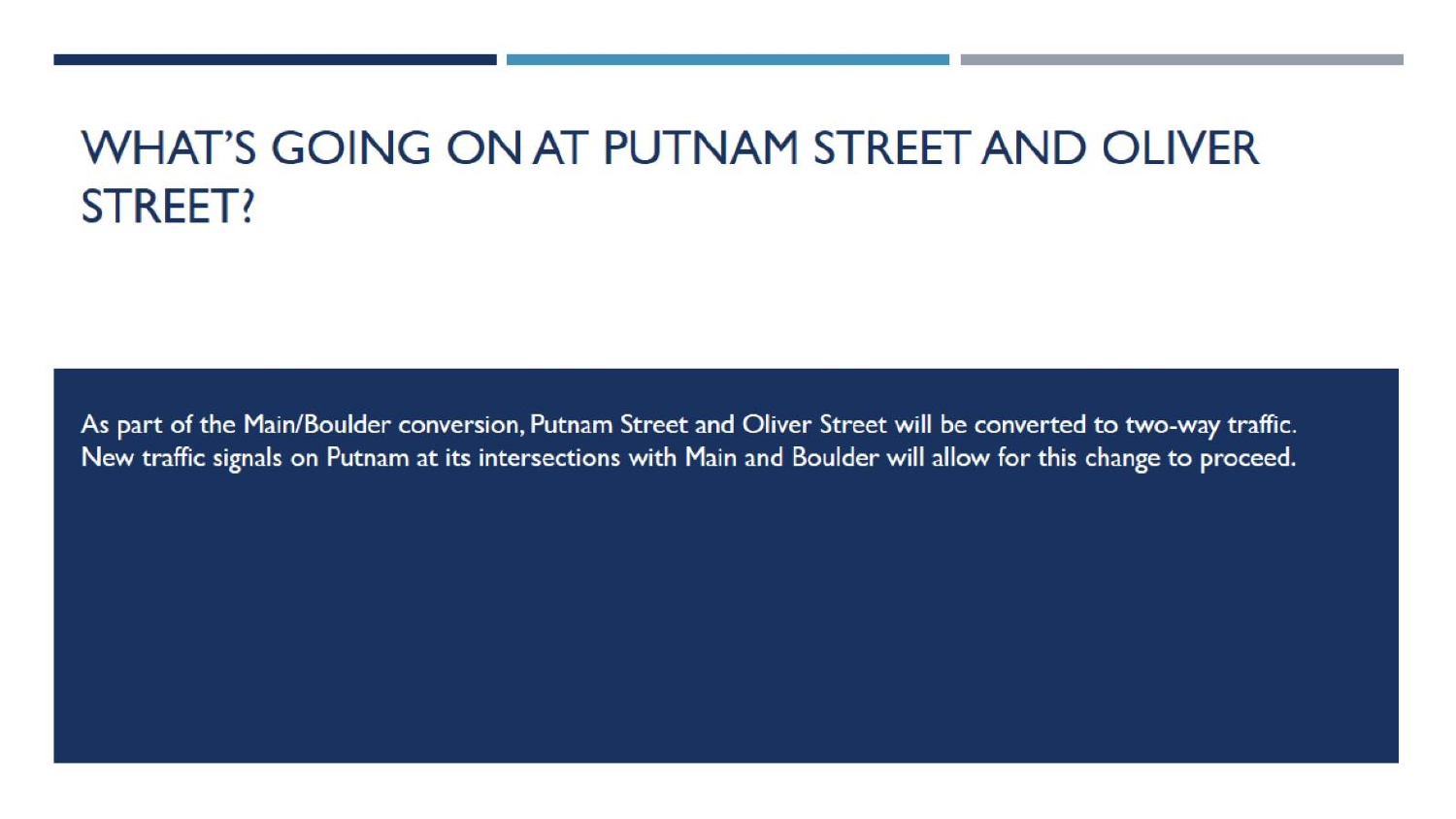#### WHAT OTHER CHANGES ARE INCLUDED IN THIS WORK?

Throughout the project area, pedestrian safety enhancements have been developed to enhance the pedestrian experience, including new crosswalks, sidewalks and wheelchair ramps. Bike lanes have been added to Boulder Drive. In addition to Cushing Street, the project includes significant enhancements to Mill Street, including new lighting (delayed to Fall 2022 due to supply-chain issues). Lighting throughout the project area will also enhance the driver and pedestrian experience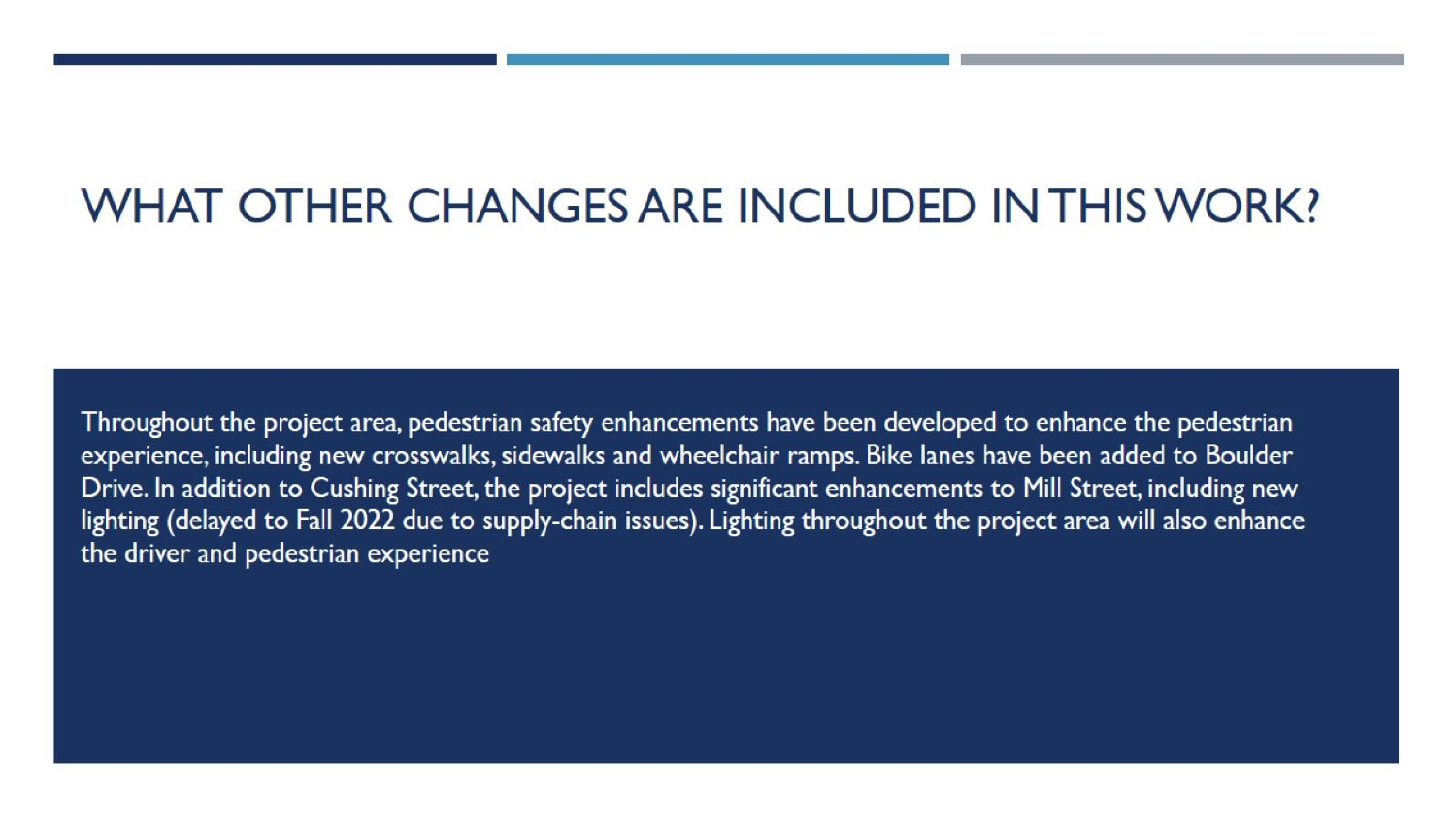## WHAT IS THE DIFFERENCE BETWEEN THIS TWO-WAY CONVERSION AND THE ONE-WAY/ONE-LANE CONVERSION THAT HAPPENED IN 2017?

The one-way experiment reduced the number of westbound traffic lanes on Main Street. With this project, there will still be 2 lanes of traffic eastbound, and 2 westbound. They will simply be distributed more efficiently for drivers.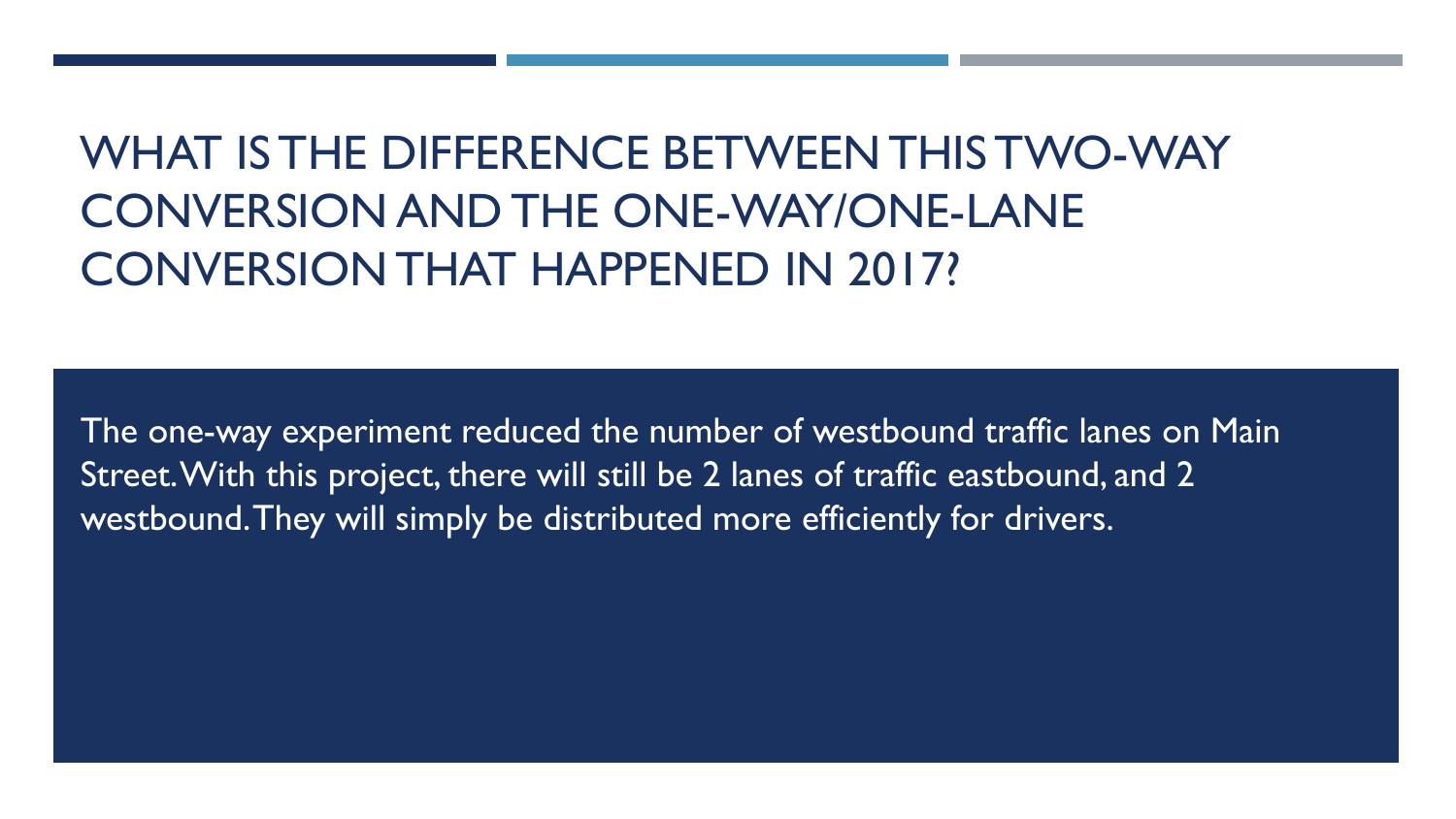### WHY IS THE CITY IMPLEMENTING THIS CHANGE?

This change has been recommended in City planning efforts for decades, and for good reason.

 $(1/3)$  For one, it provides flexibility. Drivers will have the same number of travel lanes— 2 eastbound, 2 westbound—but they will be distributed more efficiently. For large events like Civic Days, this also gives the City the ability to close off Main Street or Boulder Drive for pedestrian-only traffic without creating traffic logjams.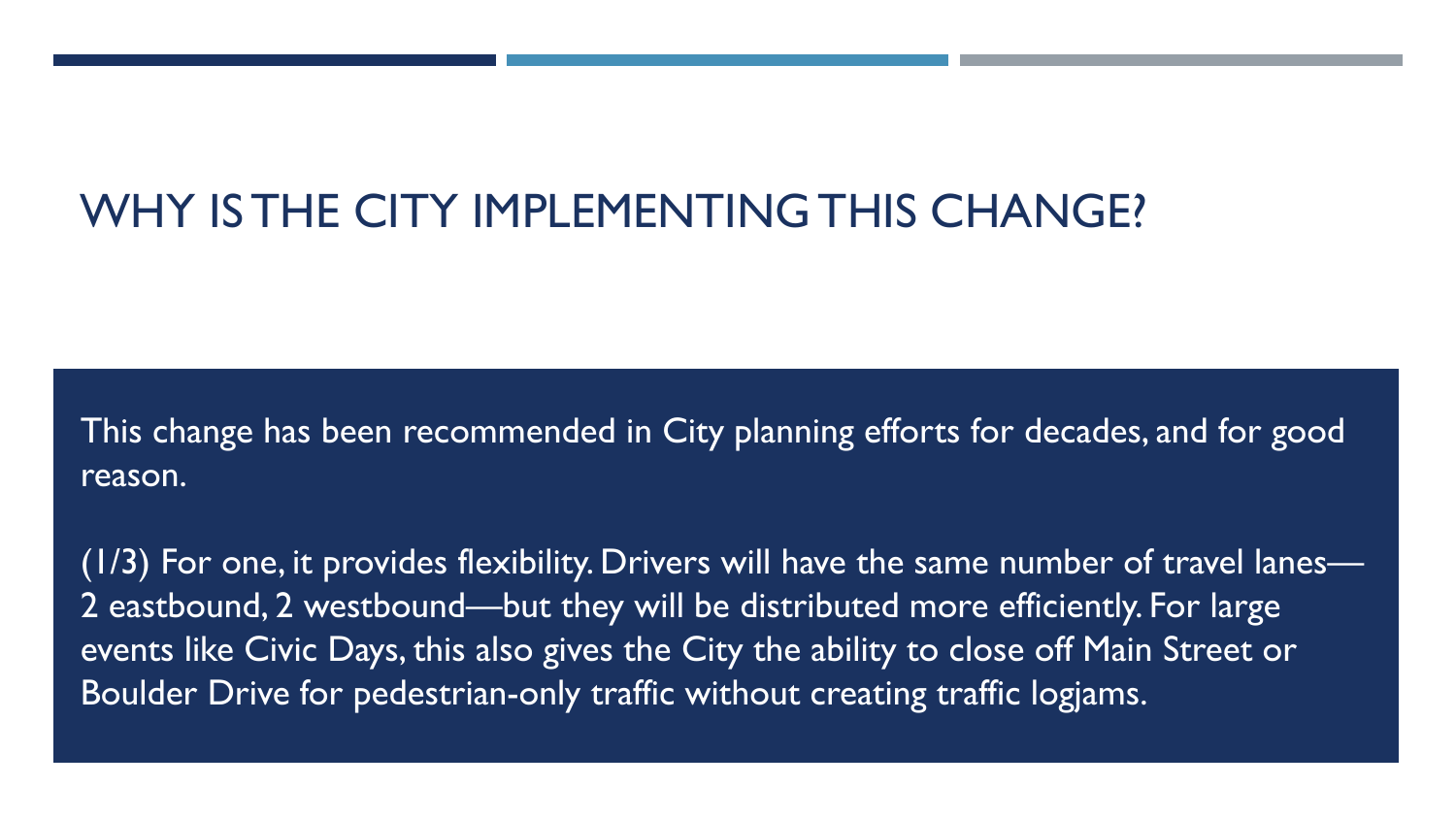#### WHY IS THE CITY IMPLEMENTING THIS CHANGE?

(2/3) This also works also aligns with several planned construction projects. There is also over \$20m in utility upgrades on Main Street and Boulder Drive over the next five years. This change will allow that work to take place while still maintaining east and westbound traffic through downtown. This work also aligns with the Water Street bridge replacement, set to commence in 2024. The City has been coordinating with MassDOT to get an additional (northbound) lane on the bridge, for westbound traffic on Boulder Drive. This will reduce traffic at that light. While the bridge is being replaced, it will also provide alternatives (e.g. Putnam Street) for north and southbound traffic.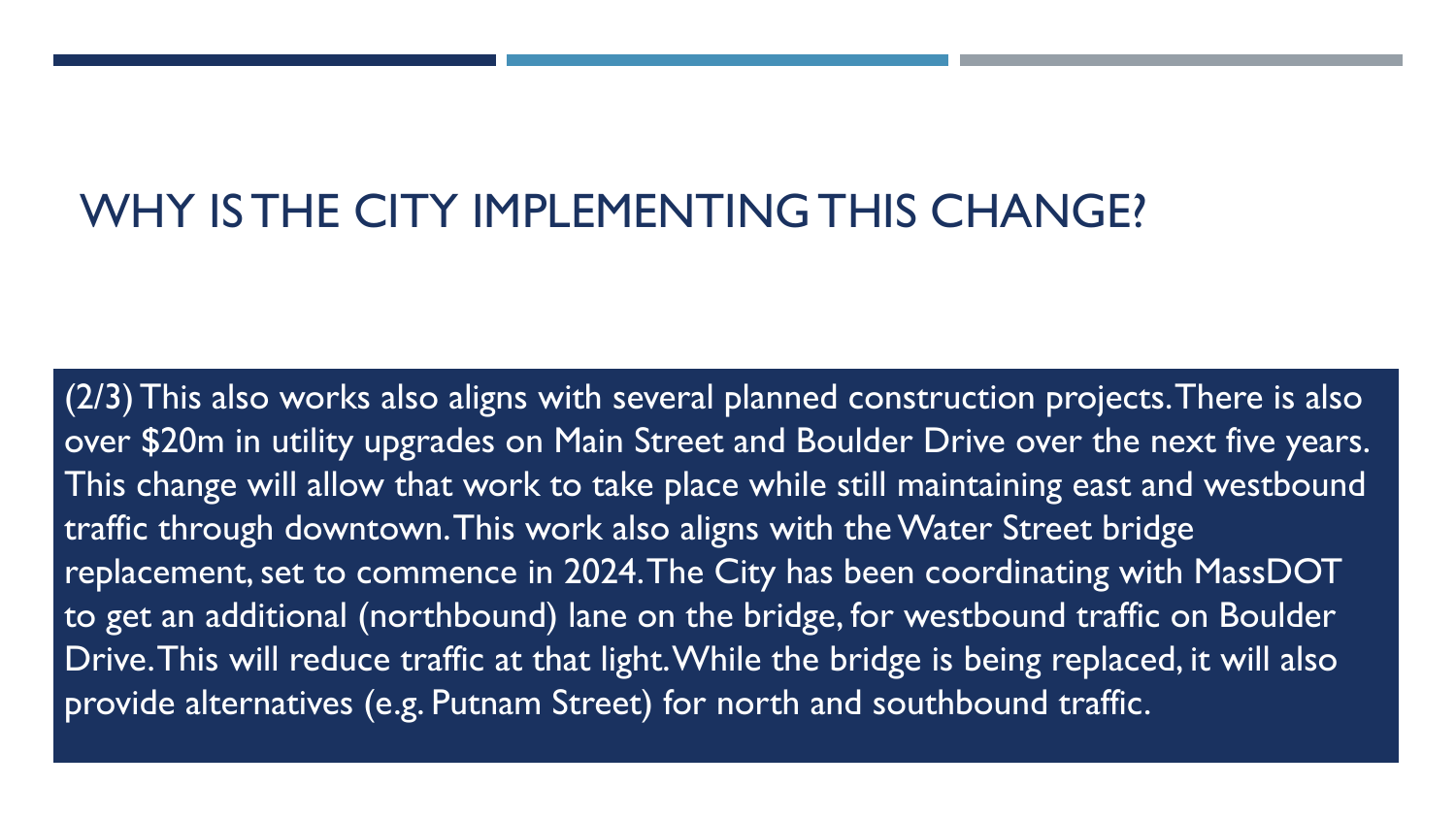## WHY IS THE CITY IMPLEMENTING THIS CHANGE?

(3/3) Finally, the project improves pedestrian safety. One-way, two-lane roads encourage high-speed traffic. There is a clear link between pedestrian safety and vehicle speeds, which is why many downtowns have moved back to two-way streets.

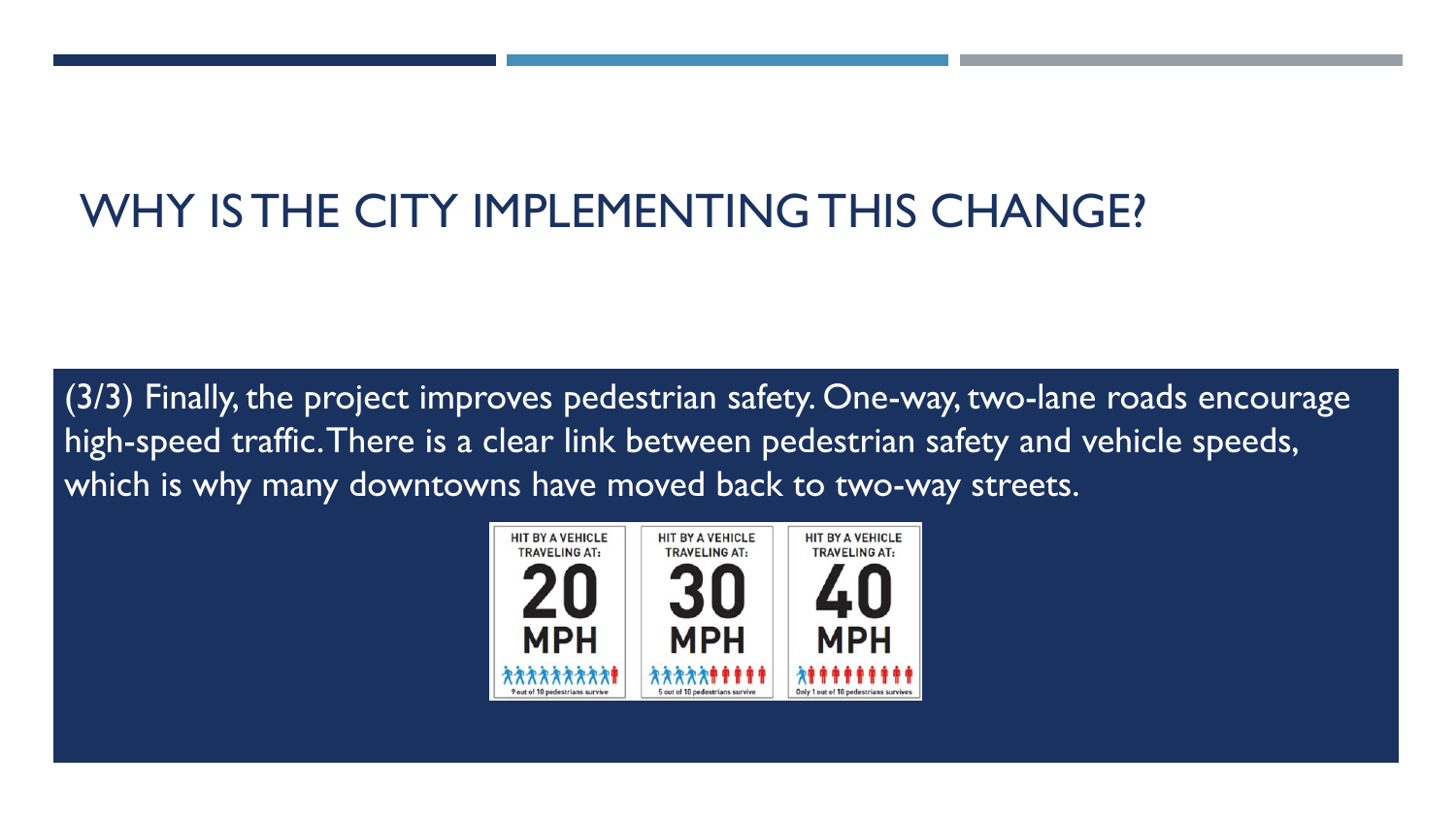### HOW IS THIS PROJECT BEING FUNDED?

The project was made available through state grants through the MassWorks (\$3m) and Complete Streets (\$399k) programs, along with the City of Fitchburg (\$600k). In addition, funds through the State's Shared Streets and Spaces program (\$199k) were used to convert Cushing Street into a pedestrian plaza. These grants were designated for these specific purposes, and could not be used for other purposes (e.g. paving the roads).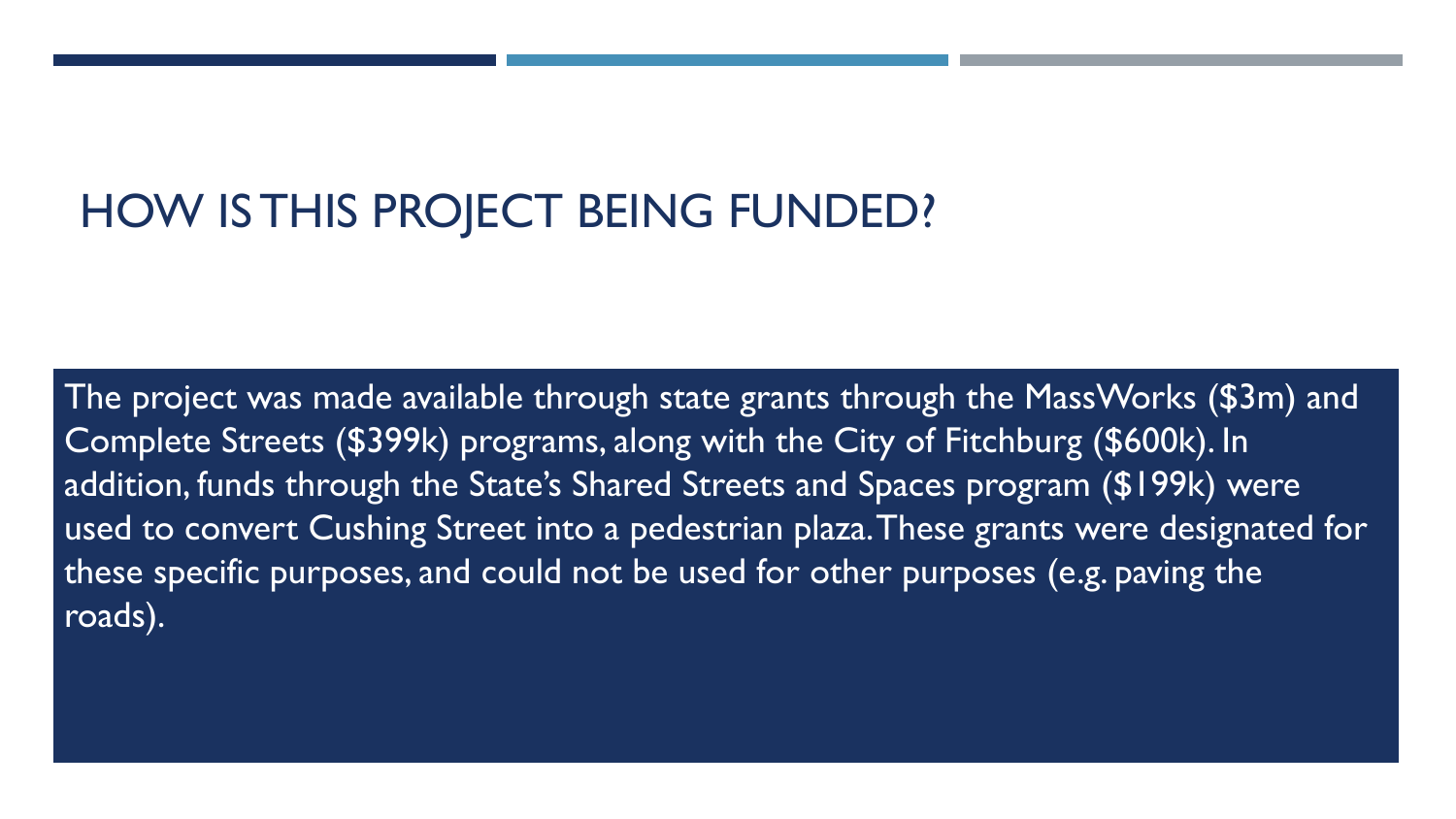## **WILL MAIN STREET AND BOULDER DRIVE BE PAVED AS PART OF THIS PROJECT?**

No, not as part of this project. with the exception of certain focused areas.Additional work in the roads will continue in the next 2-3 years, including extensive gas, water, and sewer separation. We cannot pave until these projects are complete; otherwise, the City and Unitil would have had to tear up the newly-paved roads to complete those projects.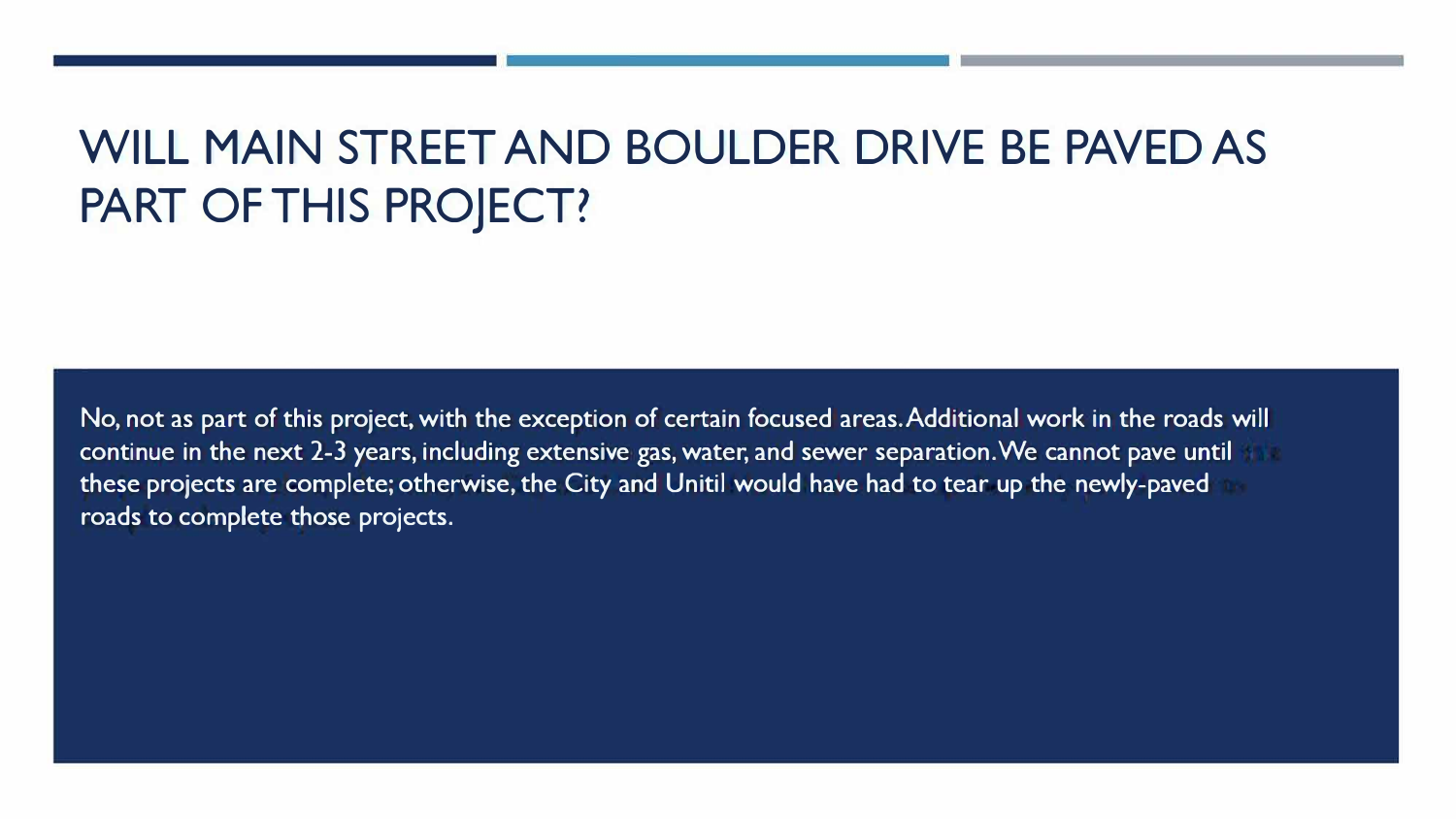#### WHAT ABOUT EMERGENCY VEHICLES?

An important lesson learned during the one-lane Main experiment was that emergency vehicles needed a safe and efficient way to travel in and out of the downtown. Two-way Main and Boulder will continue to provide 2 east and westbound lanes of vehicle traffic, but will provide more flexibility in the case of emergency. Furthermore, the bicycle lanes on Boulder Drive will serve a dual-purpose, allowing a buffer for vehicles to move over if emergency vehicles need to get through the downtown.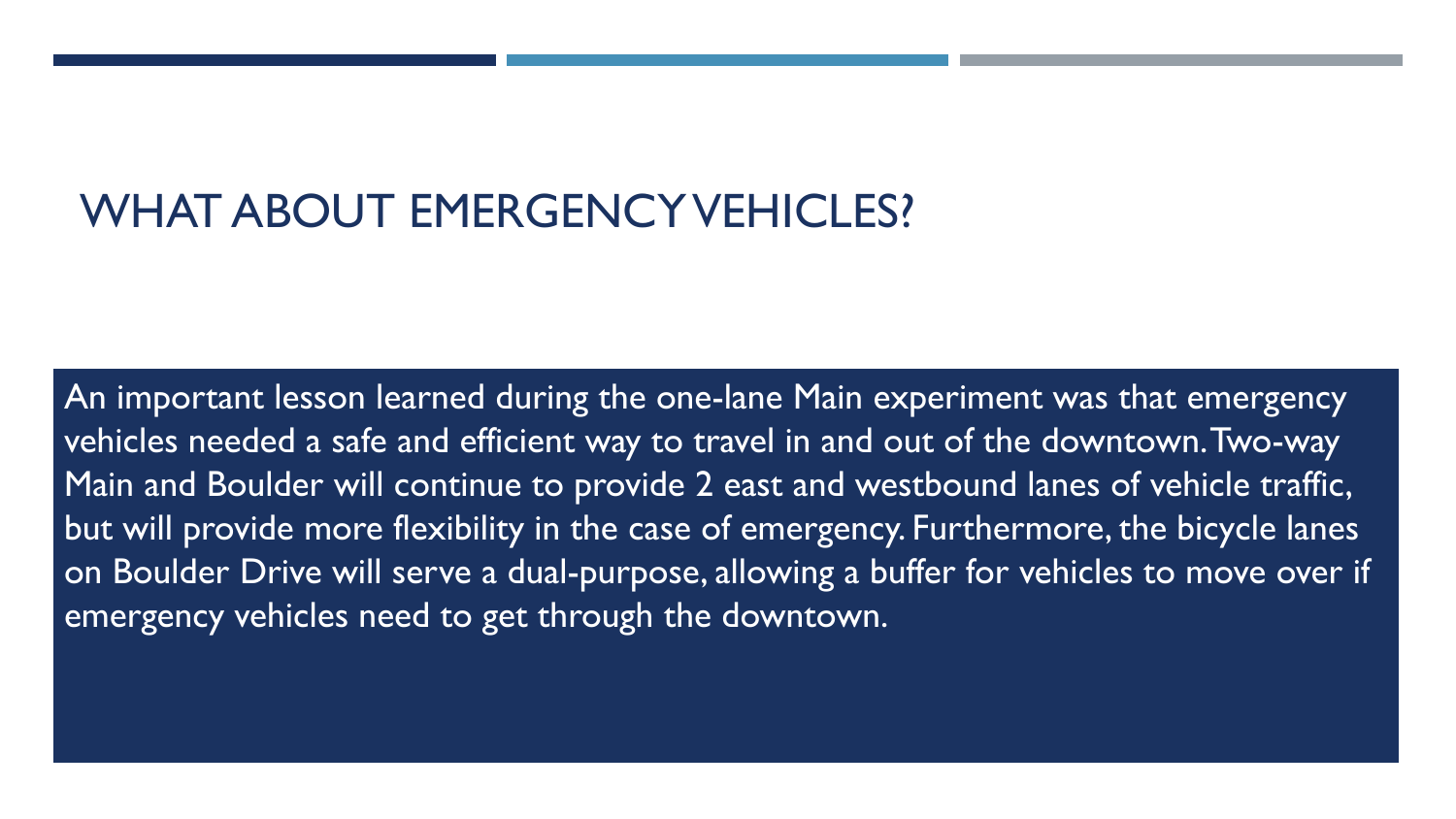## WHY WAS CUSHING STREET CLOSED? HOW WILL I GET FROM BOULDER DRIVE TO MAIN STREET?

Cushing Street was closed due to safety concerns at the Cushing/Main/Blossom intersection. With the conversion of both streets to two-way traffic, there will now be a number of streets that will allow connections between Main Street and Boulder Drive, such as Newton Place and Putnam Street. Putnam Street, for example, is a signalized intersection, and so will present a much safer alternative than Cushing Street.